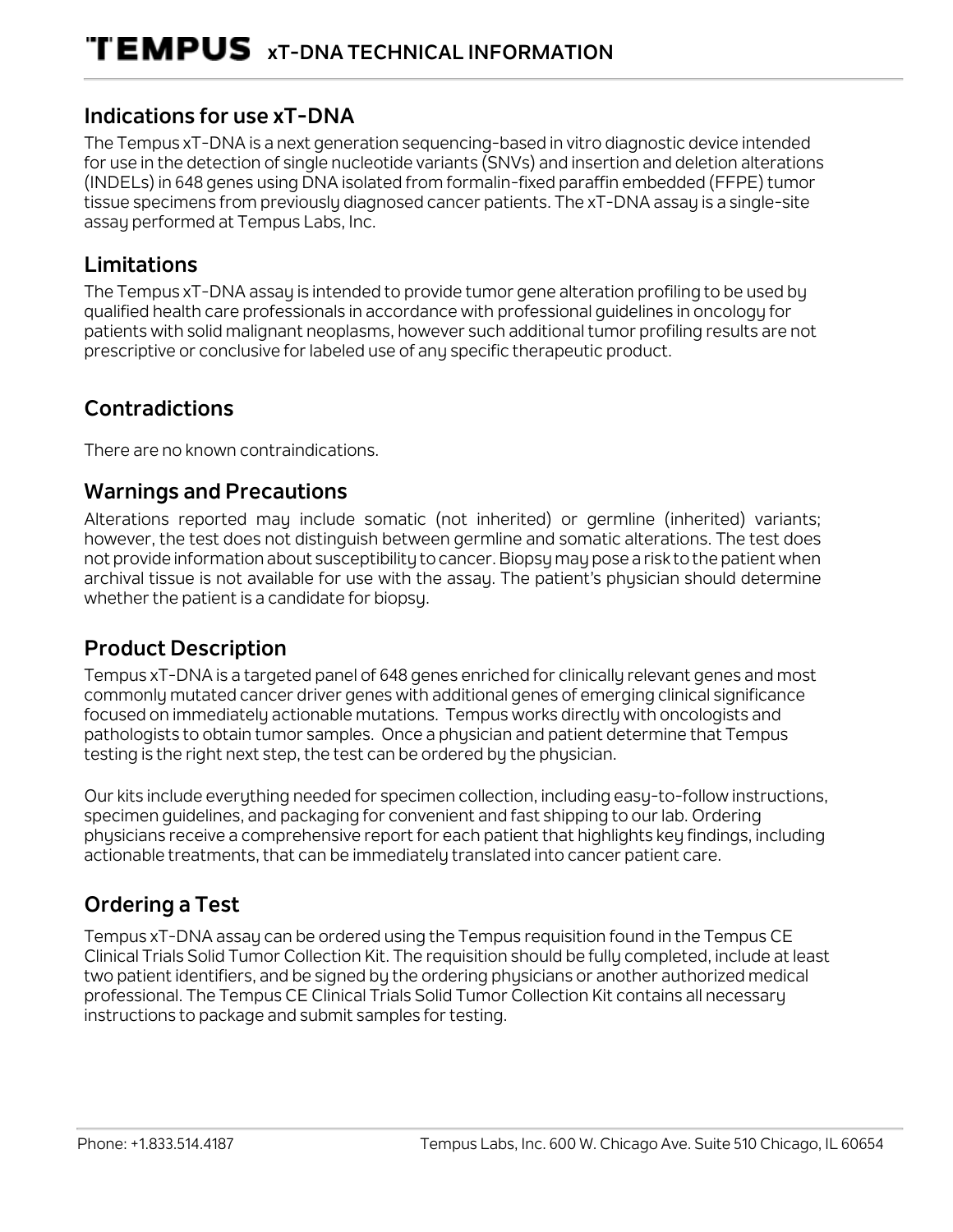## **Results/Reports**

#### **CE Marked Results:**

Tempus' xT-DNA assay is CE marked for detection of somatic single nucleotide variants (SNVs) and insertion and deletion alterations (INDELs) using DNA in solid tumors. SNV and INDEL variant types include HGVS nomenclature that describes the position and alteration; nomenclature may include coding (c.), and/or protein (p.), and/or genomic (g.) descriptors.

## **Professional Services:**

Copy number variants (CNVs) and rearrangements detected from DNA are not included in the CE mark. Copy number variants are reported as an amplification (Copy Number Gain) or a deletion (Copy Number Loss). DNA fusions can be identified on the initial clinical report as a Chromosomal Rearrangement.

## **Procedure**

The Tempus xT-DNA oncology assay is a 648-gene hybrid capture next generation sequencing (NGS) panel designed to detect actionable oncologic targets in solid tumor samples. This includes coverage for single nucleotide variants (SNVs) and insertion-deletion (INDEL) events using DNA extracted from formalin-fixed, paraffin embedded (FFPE) tumor samples. xT-DNA library preparation is performed using IDT unique dual-index adapters, followed by hybrid capture with custom-designed IDT xGen Lockdown probes. The final library is sequenced on an Illumina NovaSeq 6000 instrument. The clinical report provides doctors with diagnostic, prognostic, therapeutic evidence and clinical trial options based on the molecular results of the test.

## **xT-DNA Performance Characteristics**

#### **Validation Summary**

**Table 1** 

The Tempus xT-DNA next generation sequencing assay is designed to detect actionable oncologic targets by sequencing tumor samples. The xT-DNA assay covers 648 genes spanning ~3.6mB of genomic space. From DNA sequencing, somatic insertions and deletions (INDELs) and single nucleotide variants (SNVs) are detected. The assay requires specimens with a tumor content of 20% post macrodissection. An FFPE tumor sample is sequenced, performed at 500x depth of coverage. Performance specifications are listed on Table 1 below. These results establish high sensitivity and specificity for the xT-DNA assay.

| <b>Variant Class</b>             | <b>Limit of Detection</b> | Sensitivity (%) | Specificity (%) |
|----------------------------------|---------------------------|-----------------|-----------------|
| Single Nucleotide Variants (SNV) | 5% VAF                    | 98.2            | 99.95           |
| Insertions and Deletions (INDEL) | 5% VAF                    | 91.8            | 99.9            |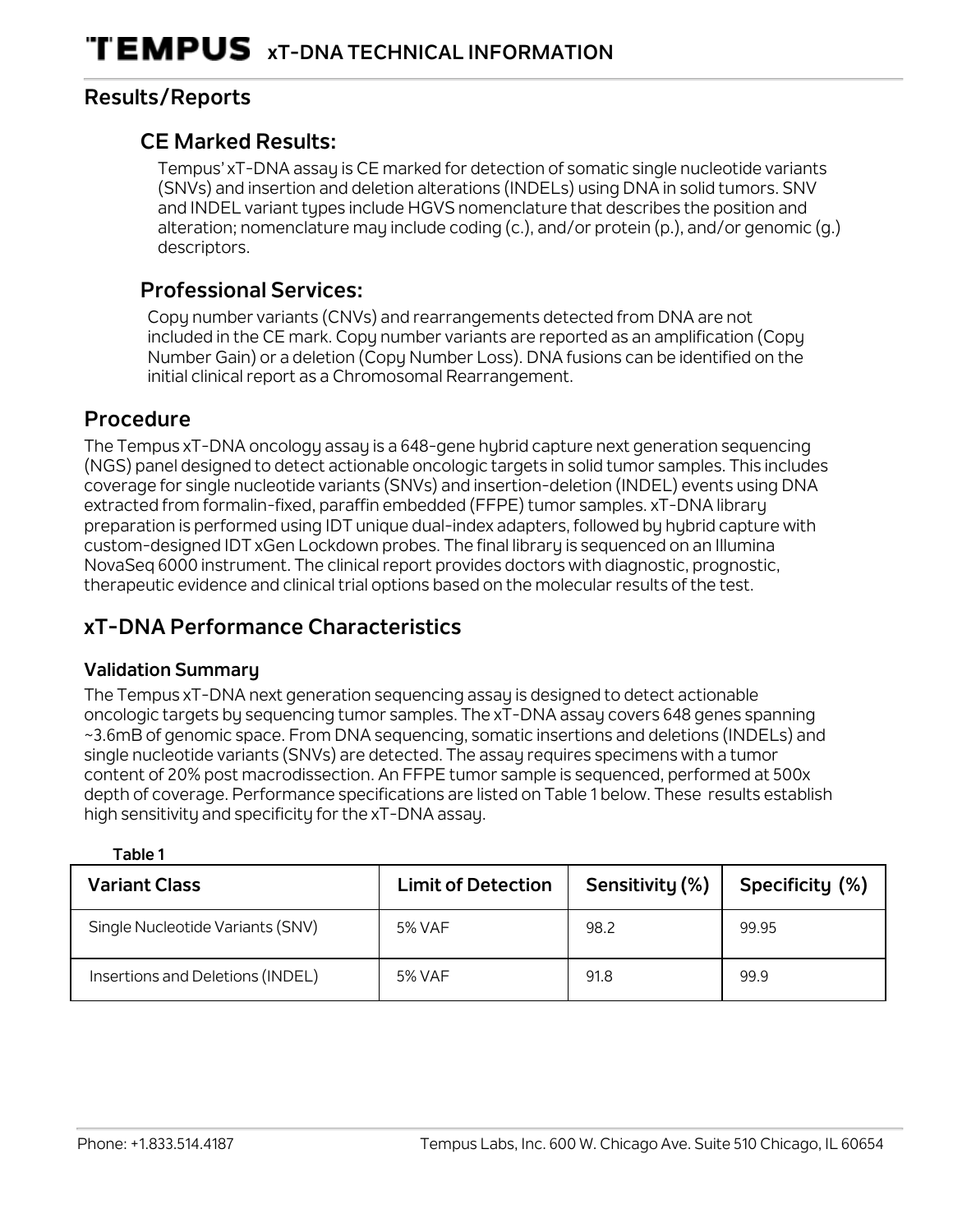# **TEMPUS xT-DNA TECHNICAL INFORMATION**

## **TEMPUS** SPECIMEN GUIDELINES

To ensure accurate molecular profiling, please follow the specimen guidelines below when submitting tumor samples.

#### TISSUE REQUIREMENTS

- · Patient material, labeled with two identifiers
- Tumor samples should be from the most recent procedure, if adequate for testing, should be less than 6 years old
- · FFPE Fixation Requirements
	- . 10% formalin fixation (neutral buffered) for 6-72 hours, paraffin embedded
	- . No decalcification of the samples is preferred (EDTA is accepted)
- Tumor required to be at least 20%\* of the sample by ratio of tumor nuclei to benign nuclei
- Optimal tumor size = 25 mm<sup>2</sup>, minimum = 5 mm<sup>2</sup>



## **Tempus CE Clinical Trials Solid Tumor Collection Kit**

## **Components**



FedEx shipping envelope



Biohazard bag



Sticker seal



2 Slide Cases (each case can hold 10 slides)



Requisition form